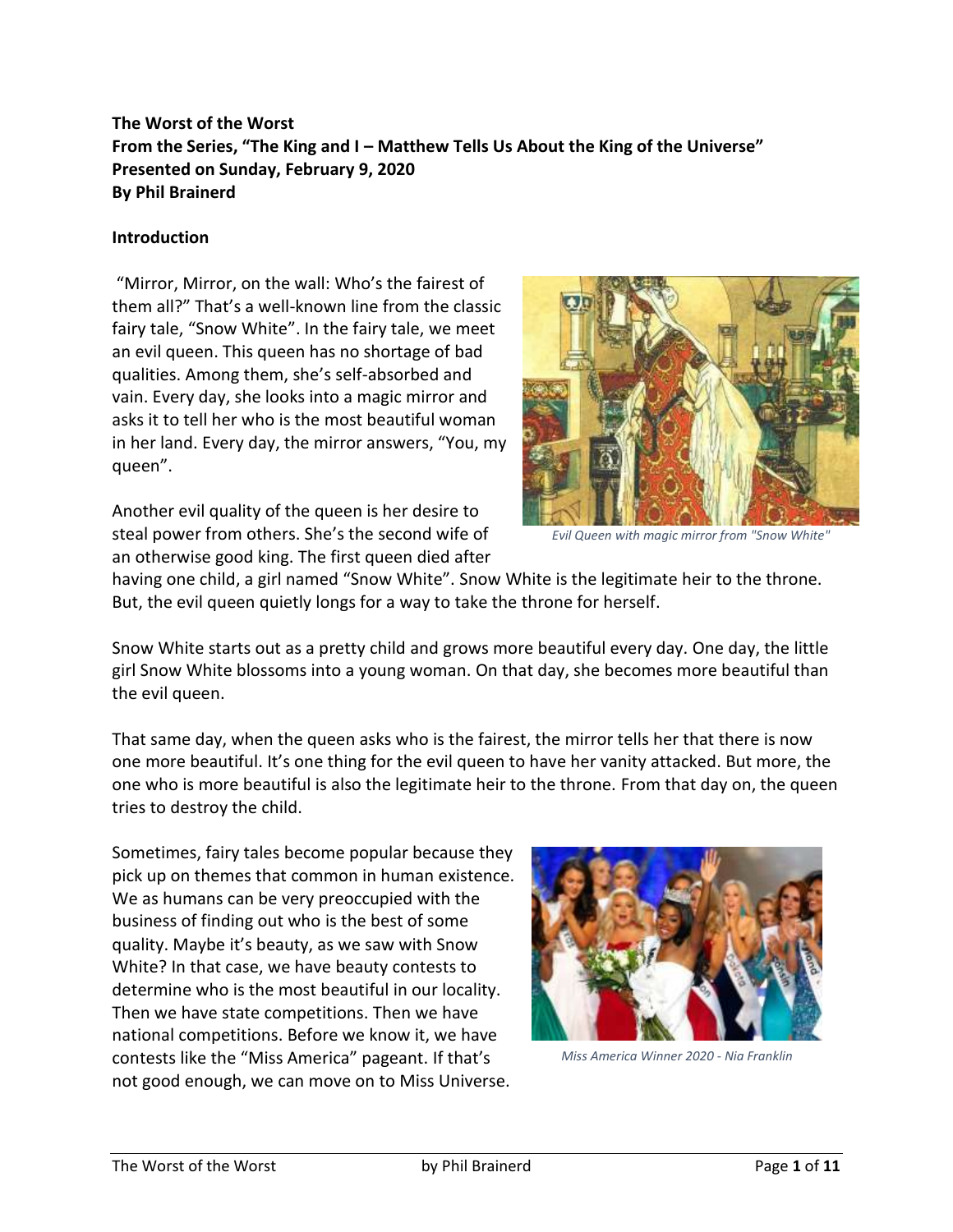

Or, maybe we want to see who's the strongest, or the fastest? For that we have events like the Olympics. We even have a competition for the best person at any given time. If you've made a major contribution to humanity, you may win the Nobel Peace Prize. *We have lots of ways to determine the best of the best.*

Now, on the other side of the coin, sometimes history presents us with bad people, sometimes even evil people. We don't have an official competition for those people. We don't have a "worst of the worst", but sometimes we're compelled to discuss them.

Sometime, as we look through the history of humanity, we meet people like Adolf Hitler, or Joseph Stalin. These men were responsible for the deaths of millions of people. Adolf Hitler is credited with the deaths of 7 million people in the Nazi concentration camps of World War Two. Conservative estimates say that Joseph Stalin was responsible



for the murders of 20 million during his reign over the Soviet Union. These numbers don't count the losses on the battle fields in wars started by these men. When we try to describe these men, words sometimes fail us. Should we merely call them evil? Or, do we need something stronger, like monstrous? History sadly provides us with many names of people considered to be evil. Time would fail us if we merely read the list.

Because they're evil, maybe we should try to forget them. Perhaps we should try to erase their memories. Or, perhaps there is something for us to learn? *That seems to be the thinking of a man named Matthew.*

We're in our series, "The King and I – Matthew Tells us about the King of the universe. Today, our message is entitled, "The Worst of the Worst". We're going to be looking at a man who, I would suggest, ranks among the worst human beings of history. The man's name was "Herod". We met him last week.

As we consider this man and his life, we'll ask some questions:

- What did Herod do to be ranked with people like Hitler and Stalin?
- Why did Mathew include this man in his book?

Before we can answer those questions, we need to do a little review. We started studying the book of Matthew together a few sessions ago. Recall that one of the reasons Matthew wrote his book was to reach his Jewish friends. Matthew's Jewish friends were looking for the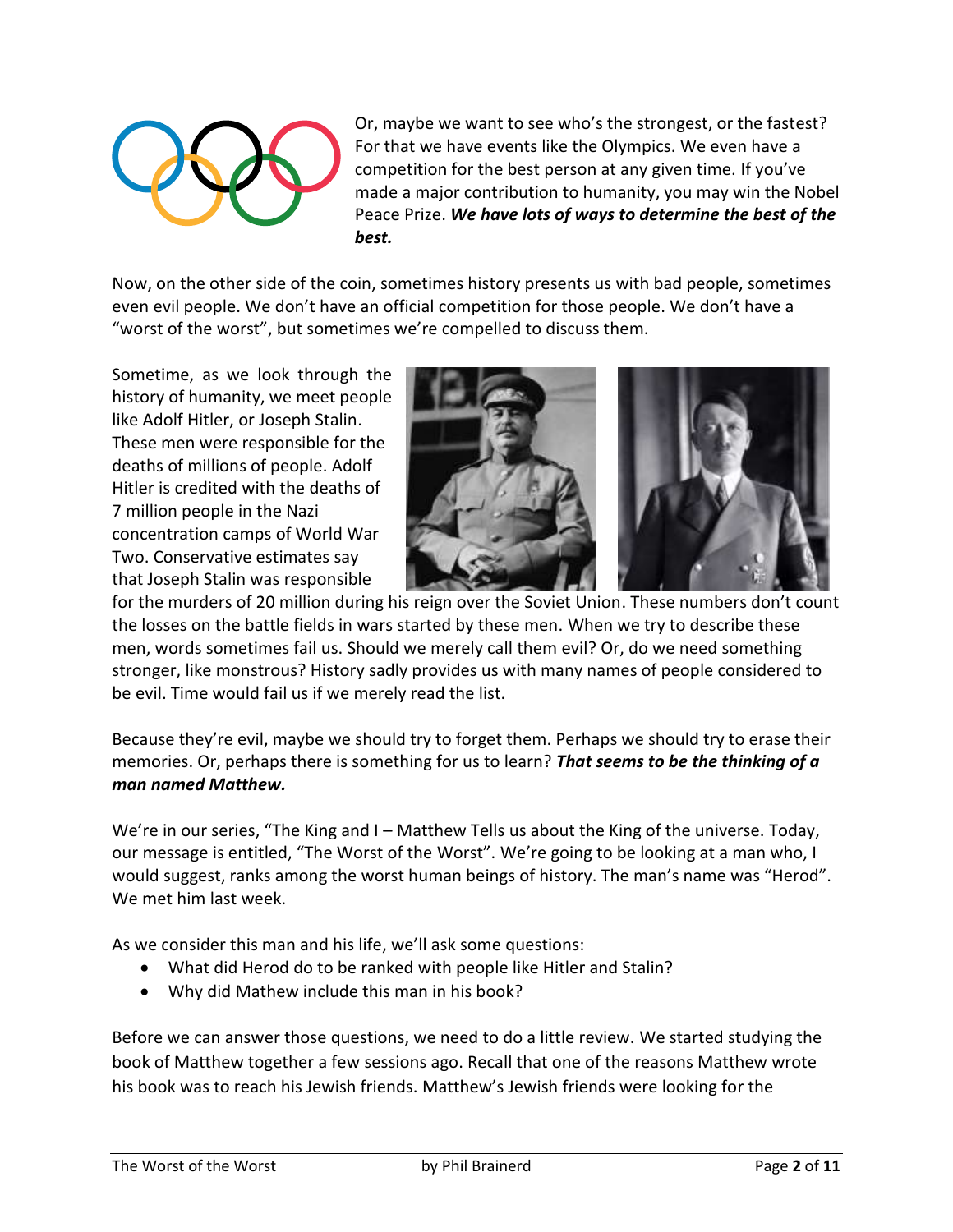Messiah, the great king. *So, Matthew wants to demonstrate that Jesus is qualified to be this great king.*

Matthew starts his book with a genealogy. He does this to let people know that Jesus is qualified to be the great king because of his ancestry. Jesus is a descendant of both Abraham and King David. Because Jesus is descended from David, he is qualified to sit on David's throne. Next, Matthew told us that an angel spoke to Joseph to announce the royal birth. So, Jesus is qualified because God sent supernatural messengers to testify to his authority.

In our last session, we learned that God sent a supernatural star to signal the Magi, leaders from a foreign land, that a great king had been born. So, we see more supernatural power supporting the contention that Jesus is qualified to be king. Also, foreign leaders who are qualified to recognize a king lend their authority when they pay homage to Jesus.

And, all along the way, Matthew demonstrated that Jesus fulfills prophecies made centuries before. No other world leader was predicted the way that Jesus was. No other religious leader was predicted the way that Jesus was. So, Jesus is qualified to be the king because he fulfilled ancient prophecies. We'll see more of that as we move on in the book of Matthew.

So, now that we're caught-up, let's dig into today's story.

13 When they had gone, an angel of the Lord appeared to Joseph in a dream. "Get up," he said, "take the child and his mother and escape to Egypt. Stay there until I tell you, for Herod is going to search for the child to kill him." (Mathew 2:13-15)

Again, last week, we read about the Magi. They're given an amazing star that guides them to Israel. Once there, they visit the political King, Herod. The Magi were important foreign dignitaries, so they are welcomed into the King's court. However, t*hey're shocked to find that Herod and all the people of Jerusalem are totally clueless about what's happening.* In fact, not only are they clueless, Herod and all Jerusalem are troubled at the news.

Although he's troubled, Herod calls local religious leaders and asks them where the "King of the Jews" was to be born. They report that the prophesies point to Bethlehem. Herod tells the Magi to go and search for the child, and to report back.

So, the Magi head off. The star re-appears and leads them to Jesus. When they see Jesus, they essentially say, "Yes, this is a great king". They give him expensive gifts; the kind that one group of royalty would give to another.

Here's an important twist in the story: After they're done, they don't go back to Herod. They have been told in a dream to go home another way.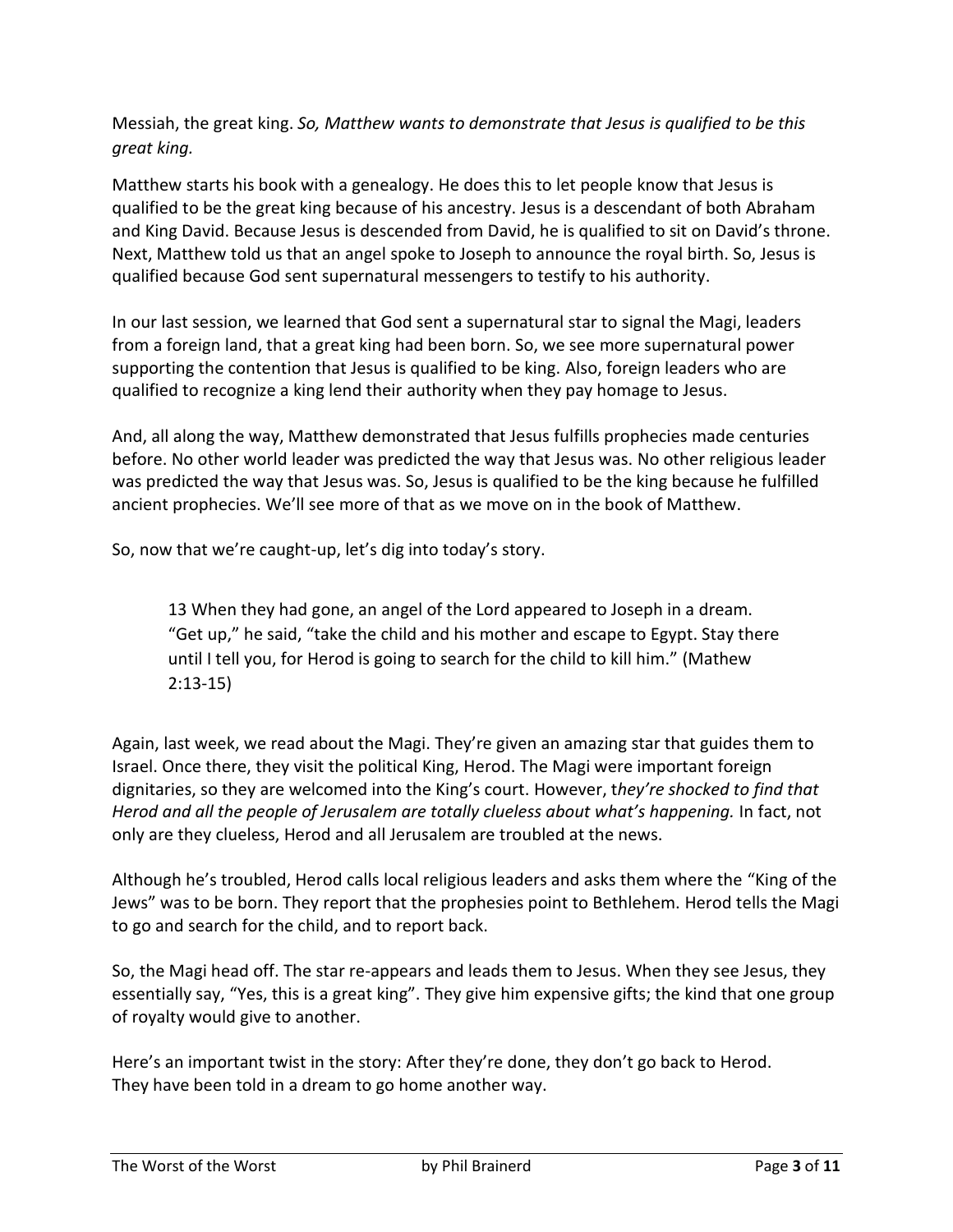So, they've just left. Mary and Joseph have just said "Thank you" and waved good-bye. It's been a tiring day, so they get into bed.

Joseph just about lays down his head, when an angel appears. The angel says, "Get up". This is no time for sleep. The angel says, "…take the child and his mother and escape to Egypt". Some translations say, "Flee". In other words, "get out, fast!" Why does Joseph need to grab his family and run? *Because Herod wants to kill Jesus.*

Remember, Matthew is going to great pains to demonstrate that Jesus was qualified to be King of Israel. A legitimate king of Israel had to be a descendant of David. *Herod was not qualified.* He wasn't a son of David. He wasn't even Jewish - He was from Edom, a neighboring nation. Now, you don't have to be Jewish to serve God. There are lots of places in God's kingdom for people who aren't descended from David. You just can't be King of Israel. *So, Herod was an illegitimate king.* He was illegitimate in this and many other ways.

Remember, as we look at this story, we're asking some questions. One of those questions is, "Why did Matthew include Herod in his book"? There are likely lots of reasons. I'd like to focus on two of those possible reasons.

First, because this is a true story. It happened. Because God's word is true, it's always appropriate to include a true story. But there are many true stories that aren't included in the Bible. The apostle John said that all the books in the world couldn't contain the whole story of Jesus. So, the followers of Jesus had to be selective about what they included when they wrote the Gospel accounts. They had to choose what they felt were the most important stories.

For the second reason, I'm going to speculate a bit. Matthew has demonstrated in several ways that Jesus is qualified to be the king of Israel. Matthew will demonstrate in the rest of his book that Jesus is king of much more. This is an excellent opportunity to compare the legitimate king of the universe and his followers to an illegitimate king and his followers. Using this story, and other things that we know about Herod from history, let's do that. Let's compare the King of the Universe, Jesus, to the illegitimate king of Israel, Herod.

#### **I. The illegitimate king was concerned only about power and wealth.**

As we learned last week, Herod sat on the throne of Israel because the Romans placed him there. On the throne, he enjoyed power, and lots of wealth. Power and wealth are not always bad things, but in Herod's case they caused lots of problems. Power and wealth caused Herod to believe that everything he needed was here on earth. Last week, we said that he had no desire to "look up to the skies" for guidance. He wasn't concerned about God. He had no desire to learn about the God of Israel.

That's a shame, because he lived in Jerusalem, the heart of the Jewish faith. He was surrounded by teachers of the Scripture. And not only teachers; the best teachers. But Herod only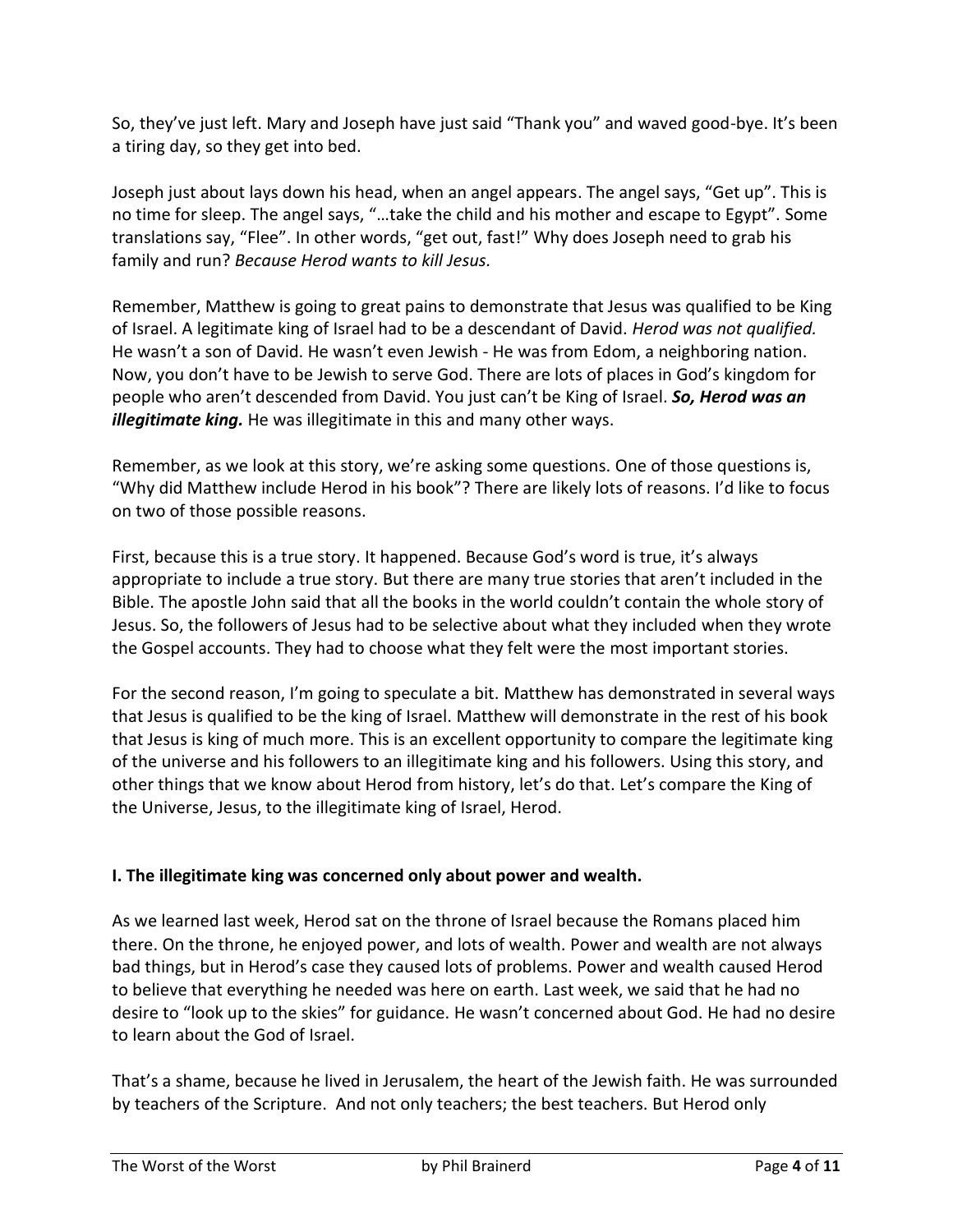consulted those teachers when he perceived a threat. And when he received answers from those teachers, he didn't use his newly acquired knowledge to seek or obey God. He used what he learned to do something terrible.

Herod's lust for power and wealth corrupted his mind. A symptom of this corruption is the fact that Herod lost all sense of value for human life. One of the qualities of God is his love for Human life. Human life may be the reason this planet was created. We talked about that a lot during our series, "Life Answers In Genesis". A legitimate King would seek God. Once he discovered God, he would learn about God's love for the human race.

Herod is told that someone has been born who is said to be the legitimate king of Israel. Someone stands in the way of his power and wealth. *Herod decides to kill the child.* We'll learn that this isn't the only time Herod will place his power and wealth over human life. We'll also learn that Herod surrounded himself with people to do his bidding for him. It seems that illegitimate kings often have followers who participate in their evil.

Let's compare this to the legitimate king and his followers.

## **II. The legitimate king is concerned with the things of God.**

Let's read on in Matthew:

14 So he got up, took the child and his mother during the night and left for Egypt, 15 where he stayed until the death of Herod. And so was fulfilled what the Lord had said through the prophet: "Out of Egypt I called my son." (Matthew 2:14-15)

Let's look at the legitimate king, Jesus: 1. Whereas the illegitimate king, Herod, is surrounded by wealth and power, Jesus is born into a poor family. 2. Herod is surrounded by a wealth of Scriptural information and supernatural displays of power but disobeys. Follower of Jesus, Joseph and Mary, hear God's will and obey immediately. 3. Herod solves problems by killing. The life of Jesus will be characterized by healing and saving lives.

Later in his book, Matthew will share the following quote from Jesus:

...whoever wants to become great among you must be your servant, 27 and whoever wants to be first must be your slave— 28 just as the Son of Man did not come to be served, but to serve, and to give his life as a ransom for many." (Matthew 20:26-28)

You might ask, "Why did Jesus have to run when he was attacked? If he was so powerful, couldn't he have sent lightning bolts to kill his attackers?" Of course, he could have. But he didn't. Understand that Jesus was a great king, not just of Israel, but of the Universe. If he was threatened, he could have called armies of angels to wipe out the soldiers who would come to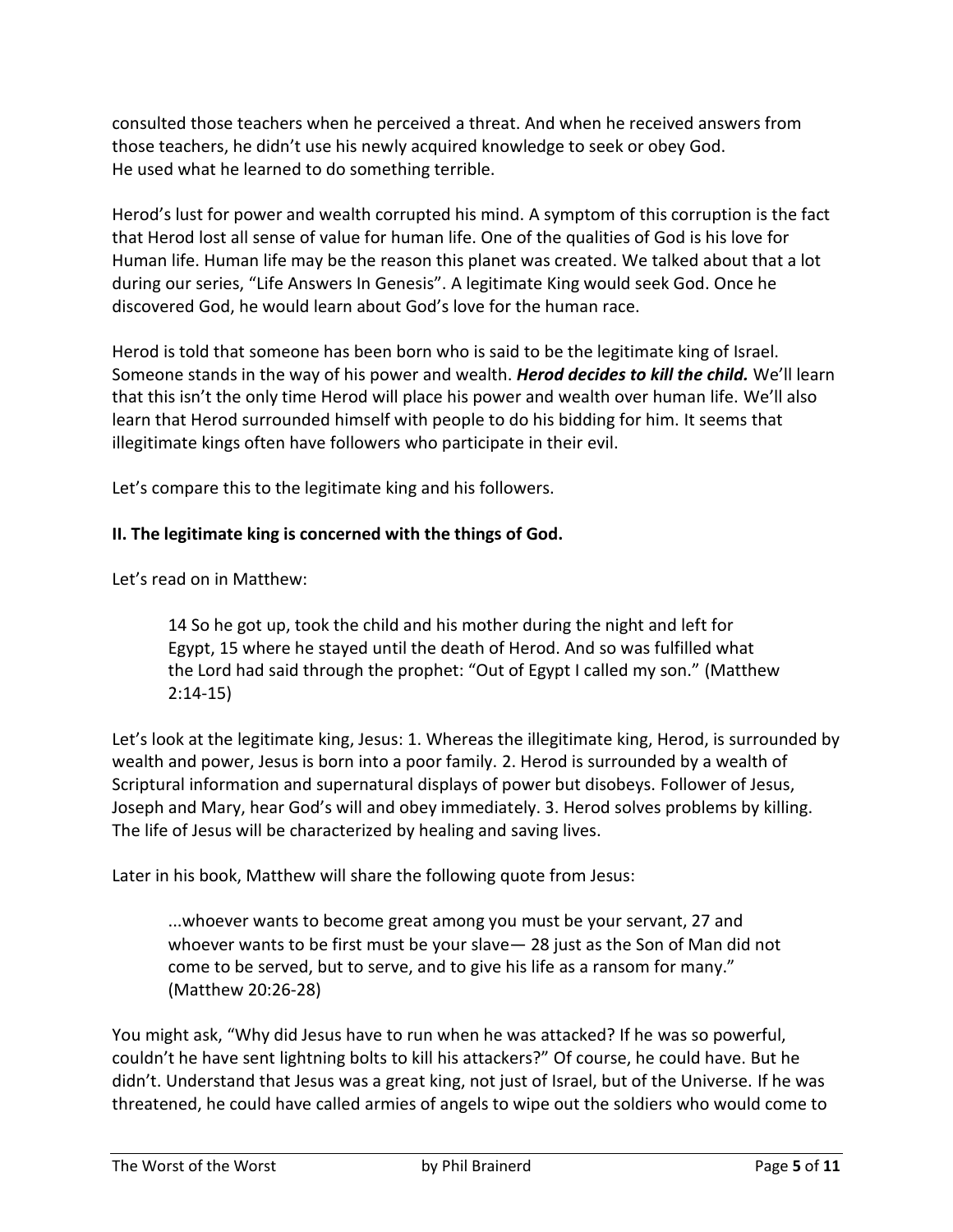take his life. He could have sent an angel to kill Herod. But you see, even those lives, the lives of his attackers, were precious to Jesus. This is not the only time he will spare those who come for his life.

There something more in the passage we just read. Look at the last sentence: "And so was fulfilled what the Lord had said through the prophet: Out of Egypt I called my son." (Matthew 2:15)

This sentence has been criticized over the years by people who don't like to think of the Bible as God's word for us. Here's why. Mathew has told us that Jesus fulfilled prophecies about the Messiah. To oversimplify prophecy, let's say that there are two types.

## *The first is type of prophecy is literal prophecy.*

That means God announces what he's going to do. What he says comes true physically, exactly as stated. It may come true right away. It may come true over a relatively short term like days or weeks. The most amazing of the prophecies come true centuries after they're pronounced. A good example is one we saw recently. God announced the birthplace of the Messiah, Bethlehem. This was announced through the prophet Micah in 740 B.C. Centuries later, that's exactly where the Messiah was born. To have a prophecy fulfilled exactly and literally the way it was pronounced over centuries is an awesome display of God's power and faithfulness.

### *A second type or prophecy is symbolic.*

Here, Matthew quotes a prophet named Hosea. We don't have time to go there, it's found in Hosea 11. In this passage, Hosea isn't talking directly about the Messiah. He's talking about Israel, and about the fact that Israel sometimes failed as a nation over the years. Hosea points out the fact that Israel spent time in Egypt. God called them out so that they could come to the promised land. However, Israel often sinned against God. Nevertheless, God was still faithful to them. That's Hosea's point in telling the story.

By quoting this, Matthew is saying that Jesus will be partly like Israel. He'll also have to spend time in Egypt, a foreign, unfamiliar land. In the same way that God brought Israel back to their home, God will bring Jesus back. However, whereas Israel often failed, Jesus will succeed.

This is a powerful thought that I'll expand in a moment. Before doing that, let me say that this can be a real stumbling block if you don't look deeply into the Scriptures. Imagine that you're trying to tell someone about Jesus. The person you're talking to says, "I can't see how you can believe all this. Why look: Here's a case where Matthew misquotes the old testament. This can't be God's word if Matthew misquotes things, right?" Well, *Matthew isn't misquoting.* Matthew is showing a depth of understanding that surpasses a lot of modern-day amateur Bible scholars.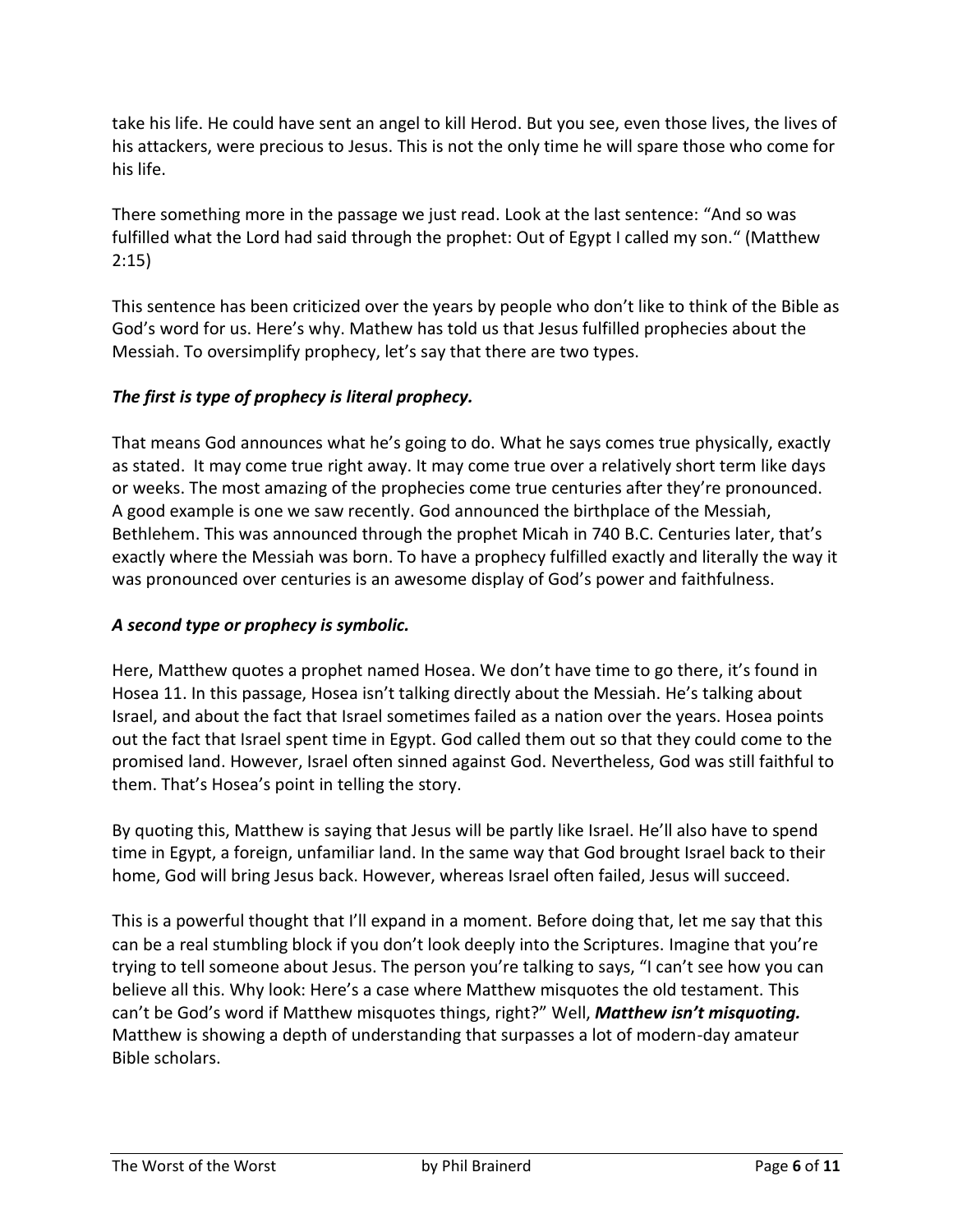We have a powerful image here. Let's include that image in our comparison of the illegitimate king, Herod, with the legitimate king, Jesus. The illegitimate king, Herod, has nothing in common with the people of faith. The legitimate king, Jesus, works hard so that he has much in common.

Herod wasn't from Israel and didn't try to support the people of Israel. He supported Rome. He was surrounded by teachers of the Scripture. He could have scheduled time to learn more about Israel. But he didn't. He learned only what he needed to get by.

Here, Matthew says, "Hey Israel, Jesus has something in common with you." Israel had an 'Egypt' moment. Jesus has one, too. So, Jesus can understand.

And that's just the start. Jesus is born into a poor setting. So, he can understand the poor. He can understand people who struggle. Jesus was often misunderstood. So, he can understand when we're misunderstood. Jesus suffered. So, he can understand when we suffer.

In quoting this passage, Matthew begins a theme that will carry all throughout the New Testament. Here's how the writer of the book of Hebrews says it:

15 For we do not have a high priest who is unable to empathize with our weaknesses, but we have one who has been tempted in every way, just as we are—yet he did not sin. 16 Let us then approach God's throne of grace with confidence, so that we may receive mercy and find grace to help us in our time of need. (Hebrews 4:15-16)

The legitimate king, Jesus has much in common with us. He understands our pain. So, he can help us when we stumble. *He can lift us up, because he understands.*

Let's read on.

16 When Herod realized that he had been outwitted by the Magi, he was furious, and he gave orders to kill all the boys in Bethlehem and its vicinity who were two years old and under, in accordance with the time he had learned from the Magi. (Matthew 2:16)

Another question we're asking in our study is: What did Herod do to be ranked with people like Hitler and Stalin?

Let's work our way through the information we have. We consider a person to be evil if they're willing to kill one human being for selfish gain. There's a jump in what we consider to be depravity if a person is willing to hurt a child.

Bethlehem at the time of Christ wasn't a big place. Historians have tried to calculate the number of children that Herod killed. They put the number in the dozens. What kind of a man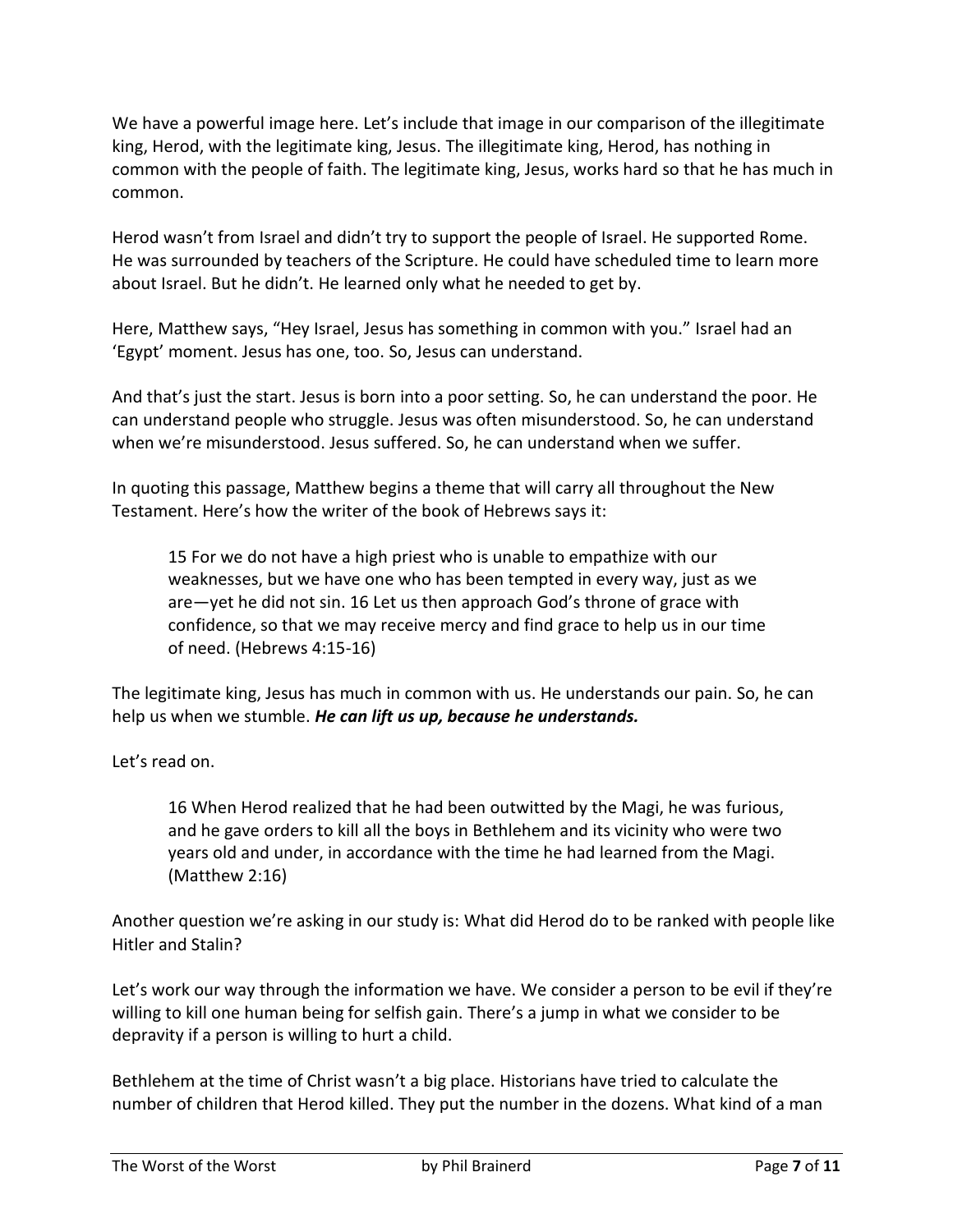would murder children, much less dozens? This alone would make Herod a monster, but this wasn't the end of Herod's killing spree.

Notice Herod assumed that the Magi had "outwitted" him. The word used here has a deeper connotation that would include the idea of being mocked. There's a deep irony here. Herod had lied to the Magi. He told them to find the child and then return so that he could join in the worship service. However, he always planned on killing the child. This, according to historians, was common for Herod. He loved espionage and lies. *So, he assumed that everyone was like him.* Since he lied and schemed, the Magi must have done that, too in Herod's mind. Not only had the Magi lied to Herod, they must have done it to mock him.

This is the pattern of tyrants. They become paranoid and suspicious of everyone around them. They eventually start killing anyone who gives them even small reason to be concerned.

We don't know how many people Herod killed in his lifetime, but it included members of his own family, including three of his sons and his wife. Historians say that he actually loved his wife, but she was a potential threat. So, he had her executed along with anyone else included in his paranoid delusions.

We wouldn't say that Herod killed millions, as Hitler and Stalin did. But, maybe that was just a question of Herod's power? If he had held power over millions, perhaps millions would have died? Fortunately for the world, Herod's power was limited to one small nation.

Let's read more:

17 Then what was said through the prophet Jeremiah was fulfilled: 18 "A voice is heard in Ramah, weeping and great mourning, Rachel weeping for her children and refusing to be comforted, because they are no more." (Matthew 2:17-18)

This is another prophecy that falls into the symbolic category. Matthew quotes the prophet Jeremiah here (Jeremiah 31). Jeremiah lived at the time the people of Israel were deported to Babylon. This picture is Rachael, the wife of Jacob. Jacob was later known as Israel. Rachael is thought to be buried in the region of Bethlehem. She's pictured watching the deportation of Israel from her grave. She see it and weeps.

In context, Jeremiah is actually giving an image of hope. Rachael doesn't need to grieve, because someday her children will return home. That was a literal prophecy at the time. However, this wasn't originally a direct prophecy of the Messiah. Matthew quotes it here because this time there is also terrible suffering. This time, Rachael once again watches from her grave and sees people feeling intense grief and mourning. And again, she weeps.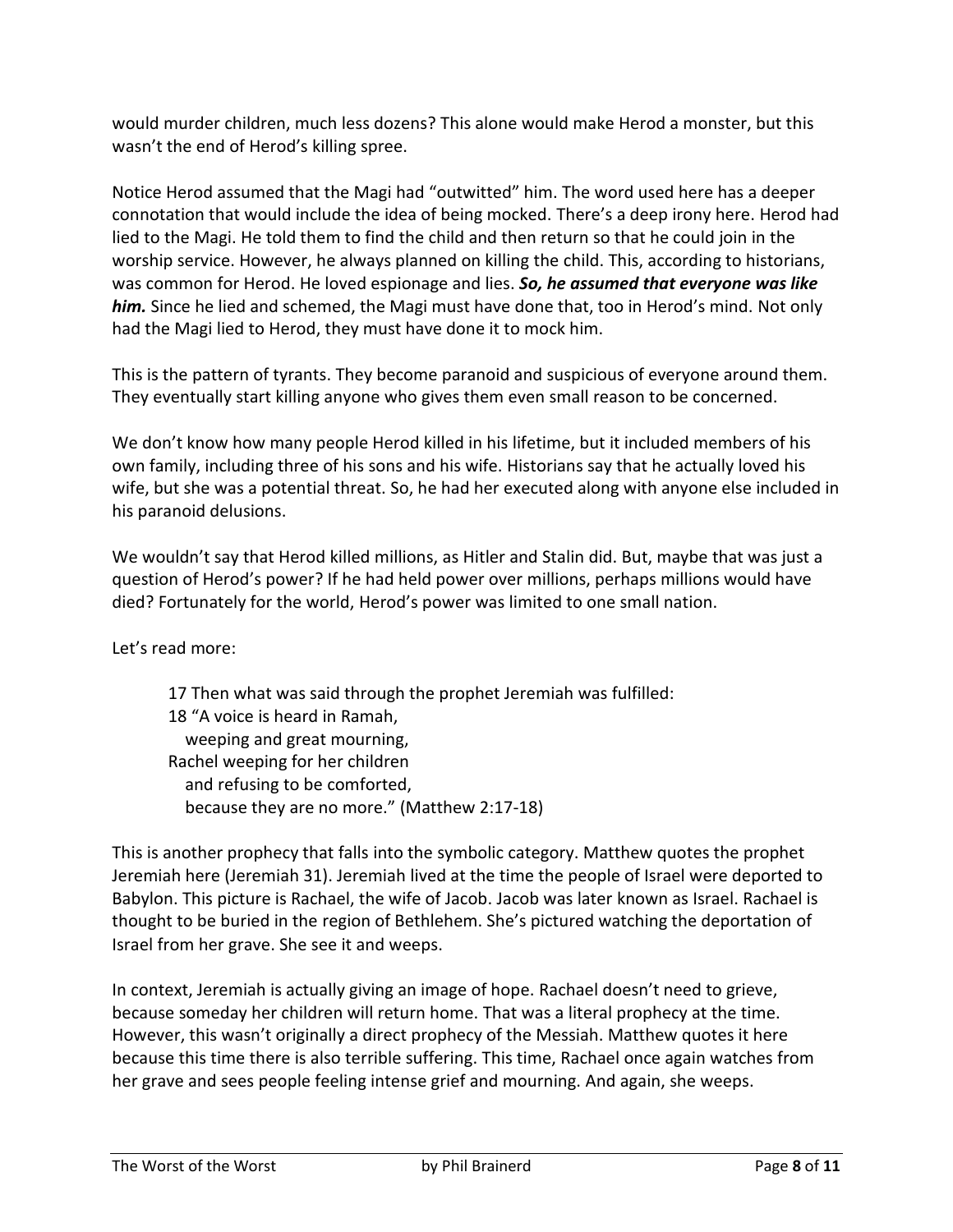*Only this time, there is no hope for the lost.* Unlike the children of Israel who would one day come back from Babylon, the children who die at the hand of Herod will never return. Here's what I think Matthew is trying to say: *When an illegitimate king tries to remove the legitimate king from his throne innocent people get caught in the crossfire.*

Many years later, in the year 70 A.D. the people of Israel attempted a revolt against Rome. When they did, Rome responded with the full force of their armies. Some historians say that a million Jews were either killed or taken away to slavery, never to return.

Let's read the end of the story:

19 After Herod died, an angel of the Lord appeared in a dream to Joseph in Egypt 20 and said, "Get up, take the child and his mother and go to the land of Israel, for those who were trying to take the child's life are dead." 21 So he got up, took the child and his mother and went to the land of Israel. 22 But when he heard that Archelaus was reigning in Judea in place of his father Herod, he was afraid to go there. Having been warned in a dream, he withdrew to the district of Galilee, 23 and he went and lived in a town called Nazareth. So was fulfilled what was said through the prophets, that he would be called a Nazarene. (Matthew 2:19-23)

We've said several time in our series that Matthew wants his friends to see God's power and his faithfulness. We see that here. The child Jesus is born. The child is soon in danger when an illegitimate king tries to prevent the legitimate king from taking the throne. God displays one amazing supernatural act after another. The child escapes to safety. Those who want the child dead eventually die themselves. Jesus comes back, eventually returning to the original home of Joseph and Mary in Nazareth. All along the way, he fulfills prophecies, real and symbolic. In the end of this chapter, we are reminded that God is in control. No one can thwart God's plans.

It's an amazing story. More stories like it will follow as we study Matthew together.

But, is this the end of the story? Should we content ourselves with saying that Herod was a very bad man? Should we close our Bibles, and go home? I'm afraid that Jesus, the King of the Universe, doesn't let us go so quickly.

Early on, we asked the question, "Why did Matthew include Herod in his book?"

Perhaps he did it to help people in a historical sense. The philosopher George Santayana is quoted as saying, "Those who do not learn history are doomed to repeat it." Maybe we learn about Herod so we can prevent others like him? Santayana's words sound well advised by themselves, but sadly there are many in the modern world who don't think it's true. History has a very tragic way of repeating, whether we study it or not.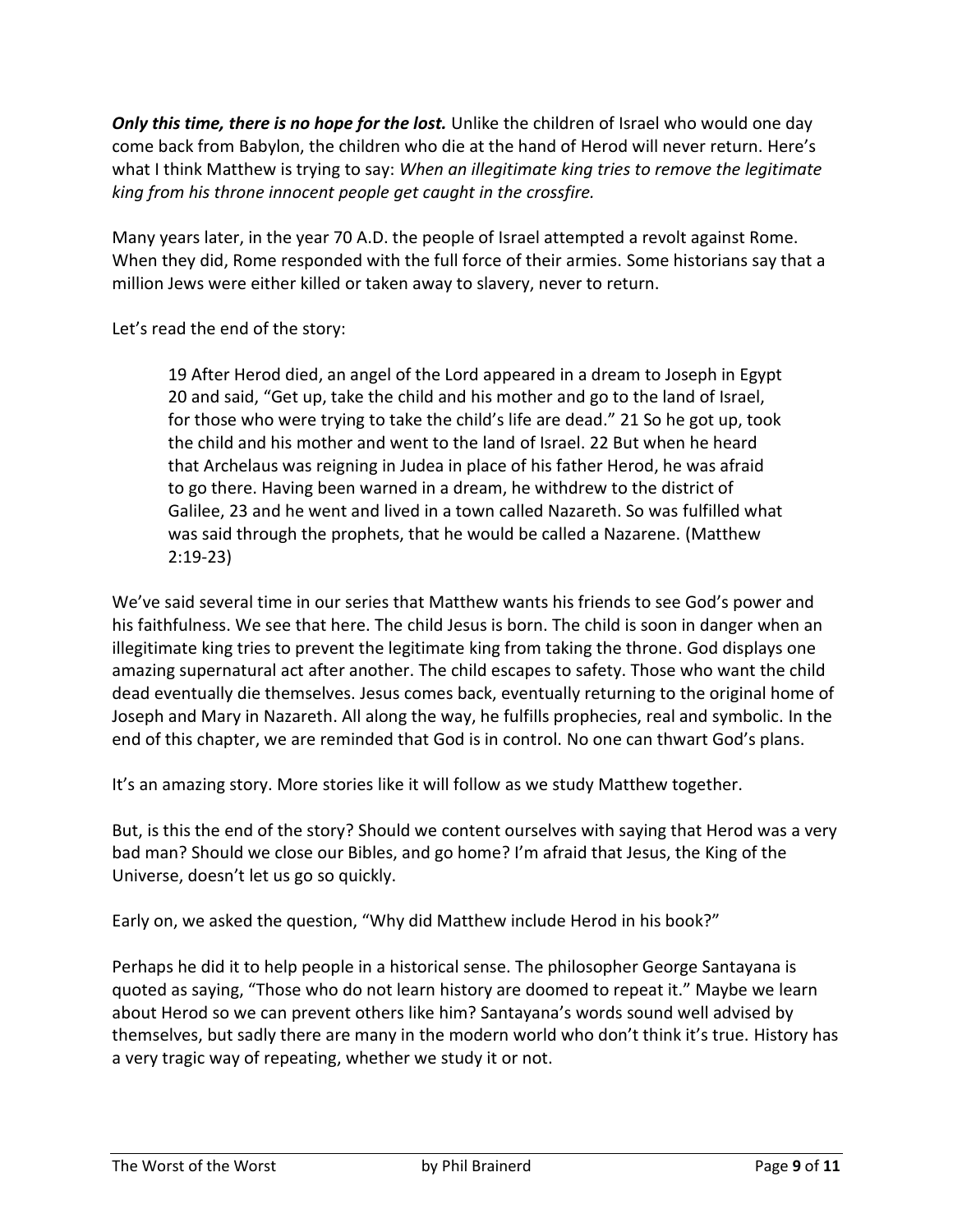At the end of World War One, historians gave that great conflict the name, "The war to end all wars". Millions died on the battle fields of Europe. Many said it must not be allowed to happen again. Steps were taken by everyone from scholars to politicians to prevent something so devastating from reoccurring. Then, there was World War Two.

Based on my understanding of human nature and history, I don't think Matthew included Herod in his story because he thinks we can find a way to prevent more people like him. I think the reason Herod is included in the story can be briefly stated in some words that Matthew will later quote Jesus as saying:

3 "Why do you look at the speck of sawdust in your brother's eye and pay no attention to the plank in your own eye? 4 How can you say to your brother, 'Let me take the speck out of your eye,' when all the time there is a plank in your own eye? 5 You hypocrite, first take the plank out of your own eye, and then you will see clearly to remove the speck from your brother's eye. (Matthew 7:3-5)

I've suggested that Herod belongs among that ranks of Hitler and Stalin. Historians may not put him there. Herod, they might say, didn't kill millions. As I said, maybe it's because Herod's kingdom was smaller than those other men?

Let me suggest that every human being represents one kingdom. Each of us is a kingdom of sorts. At current count, there are over 7 billion people on our planet. Do you know what that means? *To me, it means there are over 7 billion kingdoms.*

You see, it's not really about who is the worst of the worst. It's not about whether Hitler is worse than Stalin or whether Herod we better or worse than either of them. It's not about people way out there or who lived long ago. It's about us. *It's about the decisions that we make.*

#### *Can I ask you a question? Who sits on the throne of your kingdom?*

The rightful king is your Creator, the king of the Universe, Jesus Christ. That's why Matthew is writing his book.

If you sit on the throne, what are your goals? Sometimes wealth and power hold greater control over our lives than we imagine. That's so even if the amounts of wealth and power seem small to onlookers. Perhaps it's other things? At any rate, sometimes it can be very surprising what we're willing to do when someone stands in the way of our goals.

Are you a sort of illegitimate king? Compare this with the legitimate king. He came to serve. He values others more than himself. He came to give his life a ransom for many.

Who sits on the throne of your kingdom?